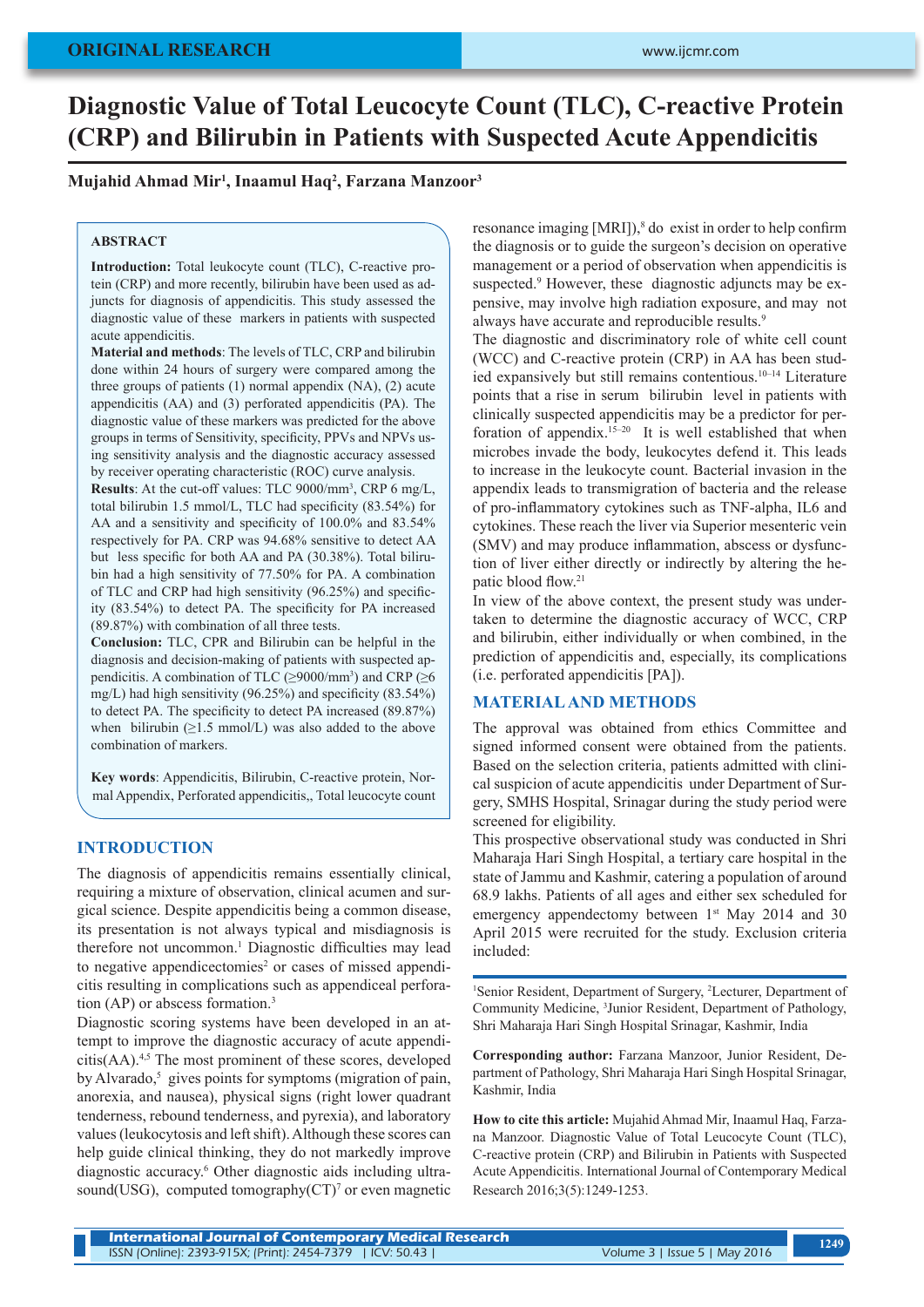- 1. Patients with past history of jaundice or liver disease.
- 2. Chronic alcoholism (intake of alcohol of  $> 40$  g/day for men and  $> 20$  g/day for women for 10 years).
- 3. Hemolytic disease.
- 4. Acquired or congenital biliary disease.
- 5. Patients with positive HBsAg.
- 6. Patients with cholelithiasis.
- 7. Patients with cancer of hepatobiliary system.
- 8. Patients known to be on treatment for any collagen vascular disease.
- 9. The appendectomy was performed as part of another procedure.

All enrolled patients were thoroughly evaluated for a detailed history, thorough general physical examination and systemic examination. The following investigations were done for all patients in the central investigation laboratory of the institutes within 24 hours prior to surgical intervention: (1) complete urine analysis (2) complete blood count (3) liver function tests (4) random blood sugar (5) blood urea and serum creatinine (6) Serum C-reactive protein (CRP) levels (7) serum electrolytes ( $Na^+$  and  $K^+$ ) (8) Hepatitis (B and C) and HIV serology (9) Coagulogram (Prothrombin time and International Normalized Ratio) (10) X-ray chest Postero-anterior view (11) Electrocardiogram and (12) Ultrasound abdomen.

Emergency appendectomy was conducted in all recruited patients through a formal grid iron or right lower paramedian incision. Intra-operative findings (perforation of appendix, presence of fluid and its character, intraluminal contents of appendix, appendicular base) were noted. The specimen was sent to the department of Pathology of the institute for histopathological examination. The results of the histopathological examination were recorded. On the basis of intraoperative findings and histopathological examination patients were classified as having a normal appendix (NA), acute appendicitis (AA) or perforated appendicitis (PA).

# **STATISTICAL ANALYSIS**

Normal levels for the markers were: Total Leucocyte Count (TLC)  $4-11 \times 10^9$  cells/L, CRP<10mg/L, bilirubin  $\leq$ 21µmol/L. The levels of the above markers were summarized as mean and standard deviation. One-way analysis of variance followed by post-hoc comparison (Games-Howell) was used to compare the levels of markers (TLC, CRP, and bilirubin) among the three groups (NA, AA and PA).

The diagnostic value of TLC, CRP and bilirubin was predicted with sensitivity, specificity, positive predictive value (PPV) and negative predictive value (NPV) for the above groups either for each individual test or when combined. Sensitivity, specificity, PPVs and NPVs varied when different cut-off values were examined (sensitivity analysis). The cut-off value finally chosen to compare sensitivity, specificity, PPV and NPV for each variable when looked at individually corresponded to the highest combined value for sensitivity and specificity, which resulted in a value either higher than normal or within the upper range of normal for each of the corresponding markers. Finally, the diagnostic accuracy of TLC, CRP and bilirubin was assessed by receiver operating characteristic (ROC) curve analysis. A p-value of  $\leq 0.05$  was considered statistically significant. SPSS version 20.0 was used for analysis of data.

# **RESULTS**

A total of 615 eligible patients were enrolled during the study period. The mean age of patients was  $23.94 \pm 7.476$  years (range, 12–49 years) and the male: female ratio was 1.41. Two hundred seventy four patients (44.6%) had TLC above 11000/mm3 , and the differential leucocyte count showed predominance of neutrophils with mean neutrophil% of 80.84±6.94. Histopathological examination was done in all 615 patients. Based on histopathology and intra-operative findings acute AA was diagnosed in 376 (61.1%) patients and PA in 160 (26.0%) patients. Seventy nine (12.9%) patients did not have any evidence of appendicular perforation or inflammation. The clinical and laboratory findings of the patients are presented in Table 1. As compared to those with a normal appendix patients with any appendicitis were older, mostly males and had higher TLC and CRP levels. Patients with PA had higher total bilirubin levels as compared to patients with AA ( $P<0.001$ ) or a normal appendix ( $P<0.001$ ).

The next part of the analysis related to choosing cut-off values for calculating sensitivity, specificity, positive predictive value (PPV) and negative predictive value (NPV) of TLC, CRP and total bilirubin for diagnosis of appendicitis. This was done by doing sensitivity analysis. The value with highest value of sensitivity and specificity was finally chosen as the cut-off. Table 2 shows the area under ROC curve for TLC, CRP and total bilirubin in AA and PA. The area under curve was highest for TLC and lowest for total bilirubin. Figure 1a and 1b depict the ROC curve for AA and PA respectively. The following cut-off values were taken for analysis: TLC 9000/mm3 , CRP 6 mg/L, total bilirubin 1.5 mmol/L.

Table 3 presents the diagnostic performance of TLC, CRP and total bilirubin individually and in combination for AA and PA. TLC had a high specificity (83.54%) to detect AA and a high sensitivity (100.0%) and specificity (83.54%) to detect PA. CRP had a high sensitivity to detect AA (94.68%) but a low specificity for both AA and PA (30.38%). Total bilirubin had a high sensitivity to detect PA (77.50%). A combination of TLC and CRP had high sensitivity (96.25%) and specificity (83.54%) to detect PA. The specificity to detect PA increased (89.87%) when a combination of all three tests was used.

# **DISCUSSION**

Acute Appendicitis (AA), an inflammation of the vestigial vermiform appendix, is one of the most common reasons for acute abdomen and for emergent surgery. A constellation of history, physical signs, radiographic investigation, and laboratory analysis is used to diagnose an acute appendicitis. The most important step in the management of patients with suspected appendicitis is reaching the decision about operative intervention and its timing so that both negative appendicectomies and complicated appendicitis rates are kept to a minimum.

In this observational study, 615 patients were prospectively recruited over a period of one year. The negative appendicectomy rate in our study was 12.8% whereas that of PA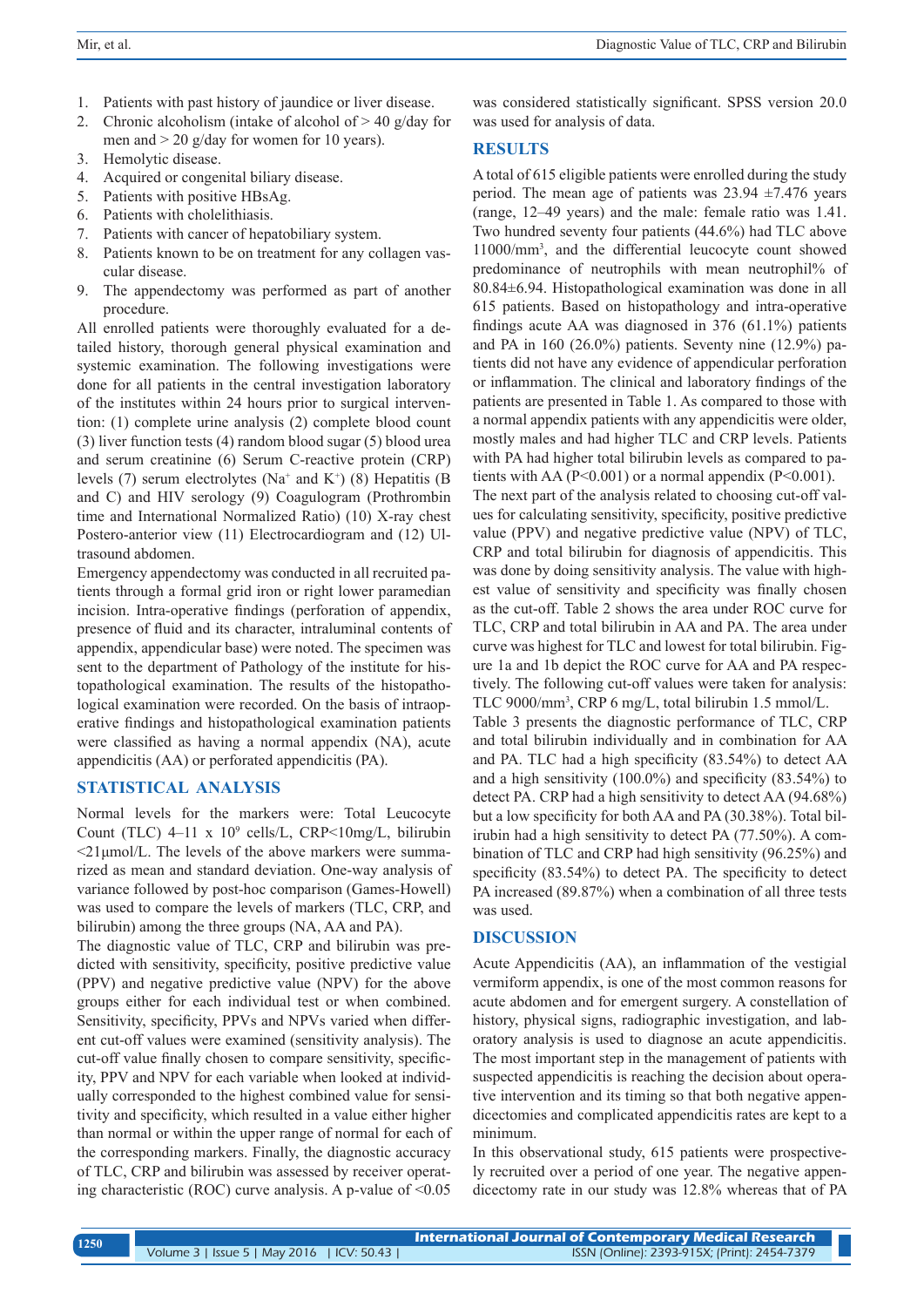|                        | <b>Normal</b> | <b>Acute Appen-</b> | Perforated                                                     | Total $(n=615)$ | p value                                                                                                                                                            |
|------------------------|---------------|---------------------|----------------------------------------------------------------|-----------------|--------------------------------------------------------------------------------------------------------------------------------------------------------------------|
|                        | Appendix      | dicitis $(n=376)$   | <b>Appendicitis</b>                                            |                 |                                                                                                                                                                    |
|                        | $(n=79)$      |                     | $(n=160)$                                                      |                 |                                                                                                                                                                    |
| Age (Mean, S.D.)       | 20.49, 4.359  | 23.76, 7.355        | 26.06, 8.271                                                   | 23.94, 7.476    | $\leq 0.001$ <sup>A</sup> , $\leq 0.001$ <sup>B</sup> , $0.007$ <sup>C</sup>                                                                                       |
| Sex(Male:Female)       | 37:42         | 216:160             | 107:53                                                         | 360:255         | 0.010                                                                                                                                                              |
| TLC (Mean, S.D.)       | 6.868, 1.8134 | 10.305, 2.3678      | 12.801, 2.3588                                                 | 10.513, 2.8952  | $\leq 0.001^{\text{A}}$ , $\leq 0.001^{\text{B}}$ , $\leq 0.001^{\text{C}}$                                                                                        |
| CRP (Mean, S.D.)       | 5.65, 0.578   | 9.66, 4.104         | 11.85, 6.085                                                   | 9.72, 4.820     | $\leq 0.001$ <sup>A</sup> , $\leq 0.001$ <sup>B</sup> , $\leq 0.001$ <sup>C</sup>                                                                                  |
| Bilirubin (Mean, S.D.) | 1.384, 0.9364 | 1.466, 0.3860       | 2.349, 0.8856                                                  | 1.685, 0.7494   | $0.725A$ , <0.001 <sup>B</sup> , <0.001 <sup>C</sup>                                                                                                               |
|                        |               |                     |                                                                |                 | <sup>A</sup> Normal Appendix versus Acute Appendicitis, <sup>B</sup> Normal Appendix versus Perforated Appendicitis, <sup>C</sup> Acute Appendicitis versus Perfo- |
| rated Appendicitis     |               |                     |                                                                |                 |                                                                                                                                                                    |
|                        |               |                     | Table-1: The clinical and laboratory findings of 615 patients. |                 |                                                                                                                                                                    |

|                  |                                                          | ROC Area Under Curve (95% CI)    |
|------------------|----------------------------------------------------------|----------------------------------|
|                  | Acute appendi-<br>citis(AA)                              | Perforated appendi-<br>citis(PA) |
| <b>TLC</b>       | 0.866(0.824, 0.907)                                      | 0.995(0.989, >0.999)             |
| <b>CRP</b>       | 0.816(0.775, 0.857)                                      | 0.830(0.780, 0.879)              |
| <b>Bilirubin</b> | 0.608(0.540, 0.676)                                      | $\overline{0.779(0.715, 0.843)}$ |
|                  | Table-2: Shows the area under ROC curve for TLC, CRP and |                                  |
|                  | total bilirubin in AA and PA.                            |                                  |



**Figure-1:** Receiver operating characteristic curves for white cell count (WCC), C-reactive protein (CRP) and bilirubin in predicting acute appendicitis. AUC value provided with 95% confidence interval in parentheses.



**Figure-2:** Receiver operating characteristic curves for white cell count (WCC), C-reactive protein (CRP) and bilirubin(bil) in predicting perforated appendicitis. AUC value provided with 95% confidence interval in parentheses.

was 26.0%. Previous studies have reported negative appendicectomy rates of up to 20% in male and 30% in female patients.22,23 In our case series, the negative appendicectomy rate was lower because all patients who had a diagnostic quandary were subjected to diagnostic laparoscopy and were excluded from the study. A great variation exists in the rate of PA in the literature, with PA percentage ranging from 3.5% to 25%.24-26

Till now there is no confirmatory laboratory marker for the pre-operative diagnosis of acute appendicitis and appendicular perforation. To supplement the clinical diagnosis and to reduce the frequency of unnecessary appendicectomy, the importance of laboratory investigations like White Blood Cell (WBC) counts and C-reactive protein (CRP) values has been stressed.<sup>27</sup> Recently, elevation in serum bilirubin was reported, but the importance of the raised total bilirubin has not been stressed in appendicitis.28 In our study, when considered in isolation, TLC was found to be a sensitive and specific tool for diagnosis of AA and PA. Bilirubin, in isolation, was found to have moderate sensitivity for PA.

In a meta-analysis, Andersson concluded that most diagnostic information comes from a history of migratory pain, clinical assessment confirming peritoneal irritation and inflammatory markers.<sup>29</sup> He also suggested that inflammatory variables in advanced appendicitis appear to be at least as important discriminators as the clinical descriptors of peritoneal irritation.

In this study we investigated the value of TLC, CRP and total Bilirubin in patients with suspicious signs of appendicitis and correlated the values with the intra-operative findings and histopathological examination of the specimens. TLC was found to have high sensitivity and specificity for PA. A TLC of <9x10<sup>3</sup> cells/L was found to rule out PA but not AA. CRP≥6 mg/L was found to have high sensitivity for diagnosis of both AA and PA, but had a very low specificity (30.38%). Increased levels of both TLC ( $\geq$ 9x10<sup>3</sup> cells/L) and CRP ( $\geq 6$  mg/L) almost confirm a diagnosis of appendicitis (PPV=94.84% for AA and 92.22% for PA). Normal levels of both TLC and CRP rule out a diagnosis of PA but do not necessarily rule out AA. This is in contrast to the findings of Sengupta A30 et al, who have suggested that normal TLC with normal CRP levels decrease the possibility of AA and that the patient can be discharged without more reviews. Riazi<sup>31</sup> et al reports that the possibility of negative appendectomy in patients with both positive tests has been less than 10.0%.

In our study mean bilirubin level was highest among patients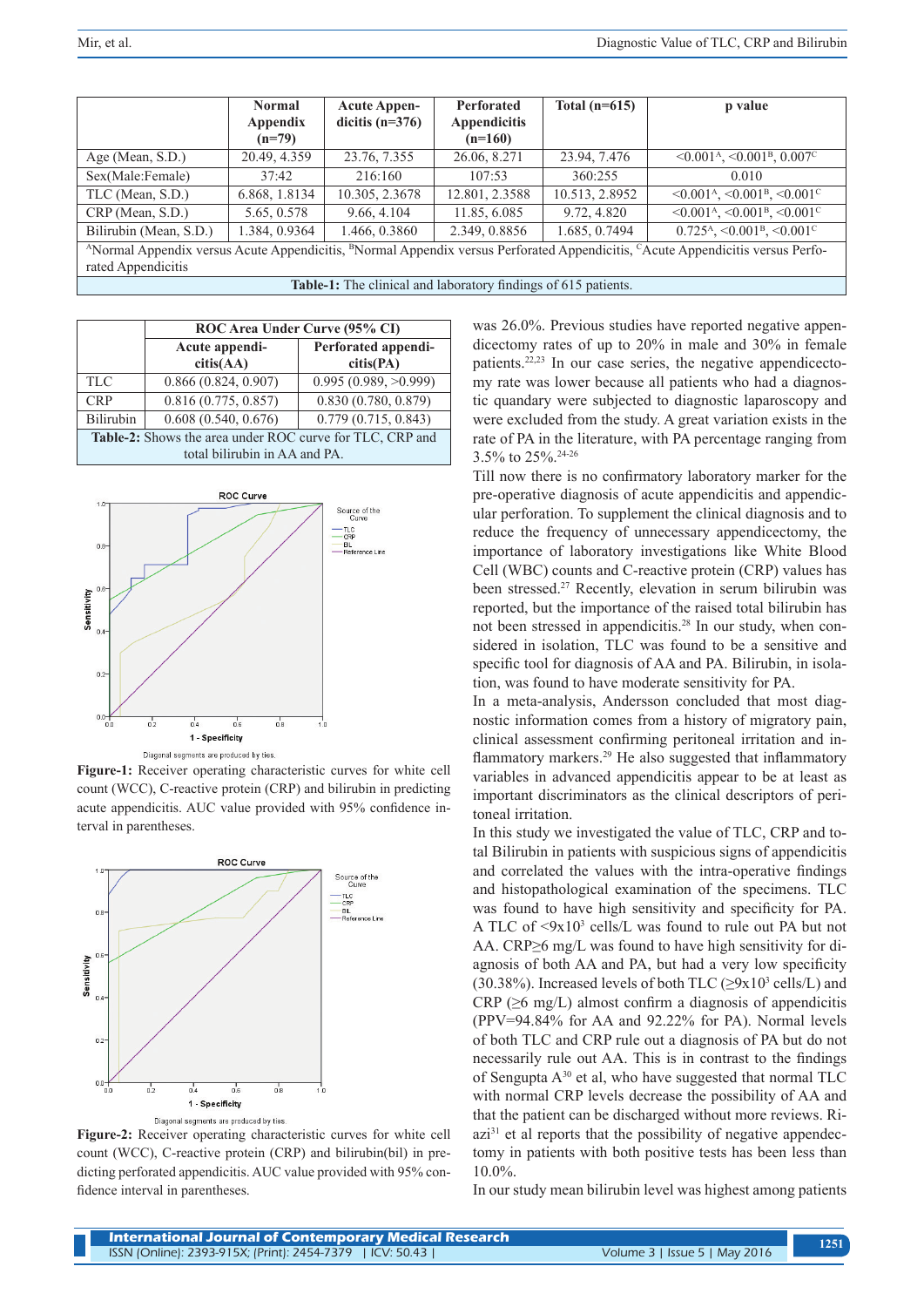|                                                                         |                                | Sensitivity(95%CI)    | Specificity (95%CI)        | PPV(95%CI)                                                                  | NPV(95%CI)                | Diagnostic accuracy(95%CI)                                                                                              |  |
|-------------------------------------------------------------------------|--------------------------------|-----------------------|----------------------------|-----------------------------------------------------------------------------|---------------------------|-------------------------------------------------------------------------------------------------------------------------|--|
| TLC. (cut off = $9 \times 10^3$ cells/1)                                | $\mathbb{A}$                   | 66.76% (61.85,71.33)  | 83.54% (73.85.90.12)       | 95.08%(91.76,97.1)                                                          | $34.55\%$ (28.18,41.54)   | 69.67% (65.3.73.1                                                                                                       |  |
|                                                                         | $P\!A$                         | 100%(97.66.100)       | 83.54% (73.85.90.12)       | 92.49%(87.57,95.56)                                                         | $100\% (94.50.100)$       | 94.56%(90.92,96.79)                                                                                                     |  |
| $CRP$ (cut of $f = 6$ mg/l)                                             | $\Delta$                       | 94.68(91.93,96.53)    | $30.38\%$ $(21.34, 41.23)$ | 86.62% (82.99,89.57)                                                        | 54.55% (40.07.68.29)      | 83.52% (79.83.86.64)                                                                                                    |  |
|                                                                         | $\mathbb{A}$                   | 96.25%(92.06.98.27)   | $30.38\%$ $(21.34, 41.23)$ | 73.68% (67.33,79.19)                                                        | 80.00% (62.69.90.50)      | 74.48% (68.59.79.59)                                                                                                    |  |
| Bilirubin (cut off $= 1.5$ mmol/l)                                      | $\mathbb{A}$                   | 53.46% (48.41.58.44)  | 48.10%(37.43.58.95)        | 83.06% (77.82,87.26)                                                        | $17.84\%$ $(13.28.23.54)$ | 52.53% (47.94.57.08                                                                                                     |  |
|                                                                         | ₫                              | 77.50%(70.43,83.28)   | 48.10% (37.43.58.95)       | 75.15% (68.04.81.12)                                                        | $51.35\%$ (40.18, 62.39)  | 67.78% (61.62.73.39)                                                                                                    |  |
| TLC/CRP                                                                 | $\mathop{\mathsf{A}}\nolimits$ | 63.56% (58.58, 63.27) | 83.54%(73.85.90.12)        | 94.84% 91.38.96.96)                                                         | $32.51\%$ $(26.45.39.23)$ | 67.03% (62.59,71.19)                                                                                                    |  |
|                                                                         | $\mathbb{A}$                   | 96.25%(92.06,98.27)   | 83.54% (73.85.90.12)       | $92.22\% (87.14.95.39)$                                                     | $91.67\% (82.99.96.12)$   | 92.05%(87.92.94.85)                                                                                                     |  |
| TLC/CRP/Bilirubin                                                       | $\mathbb A$                    | 36.97%(32.24,41.96)   | 89.87% (81.27,94.78)       | 94.56%(89.63,97.22)                                                         | 23.05% (18.70.28.07)      | 46.15%(41.62.50.75)                                                                                                     |  |
|                                                                         | $\mathbb{A}$                   | 73.75% (66.43,79.95)  | 89.87% (81.27.94.78)       | 93.65% (87.97.96.75)                                                        | $62.83\% (53.64.71.18)$   | 79.08% (73.48.83.76)                                                                                                    |  |
| Table-3: Sensitivity, specificity, positive predictive values (PPV) and |                                |                       |                            |                                                                             |                           | negative predictive values (NPV) for white cell count (WCC), C-reactive protein (CRP) and bilirubin in all 615 patients |  |
|                                                                         |                                |                       |                            | when predicting acute appendicitis $(AA)$ or perforated appendicitis $(PA)$ |                           |                                                                                                                         |  |

with PA. This observation is supported by Dipen Patel<sup>24</sup> et al who found that the mean bilirubin levels in patients diagnosed with complicated appendicitis were higher as compared to that in patients with acute uncomplicated appendicitis. Potential mechanisms that result in hyperbilirubinaemia in appendicitis could be either due to increased haemolysis by E coli and therefore increased bilirubin load<sup>32</sup> or due to endotoxin induced cholestasis.33 Several studies have suggested that patients with clinical appendicitis and hyperbilirubinaemia are more likely to have appendiceal perforation.<sup>15–20</sup> An increased bilirubin level ( $\geq$ 1.5 mmol/L) was found to have high sensitivity and high PPV for detecting PA in our study. However it did not play any major role as an adjunct to increased TLC and CRP.

TLC and CRP are non-specific inflammatory mediators. A pre-disease TLC and CRP status of patients in our study was not known, which otherwise would have helped in making a better decision regarding increased reason for increased levels of these mediators. Furthermore, levels of direct and indirect bilirubin were not separately known. Such information would have helped in a more specific analysis.

#### **CONCLUSIONS**

The results of this study showed that in addition to history and physical examination, some basic laboratory findings such as TLC, CPR and Bilirubin can be helpful in the diagnosis and decision making of patients with suspected appendicitis. A combination of  $TLC(\geq 9000/\text{mm}^3)$  and  $CRP(\geq 6 \text{ mg/L})$  had high sensitivity (96.25%) and specificity (83.54%) to detect PA. The specificity to detect PA increased (89.87) when total bilirubin( $\geq$ 1.5 mmol/L) was also added to the above combination of markers.

### **REFERENCES**

- 1. Andrén-Sandberg A, Kørner H. Quantitative and qualitative aspects of diagnosing acute appendicitis. Scand J Surg. 2004; 93:4–9.
- 2. Flum DR, Morris A, Koepsell T, Dellinger EP. Has misdiagnosis of appendicitis decreased over time? A population based analysis. JAMA. 2001;286:748–1753.
- 3. Andersson RE, Hugander A, Thulin AJ. Diagnostic accuracy and perforation rate in appendicitis: association with age and sex of the patient and with appendicectomy rate. Eur J Surg. 1992;158:37–41.
- 4. Teicher I, Landa B, Cohen M et al. Scoring system to aid in diagnoses of appendicitis. Ann Surg. 1983;198:753–759.
- 5. Alvarado A. A practical score for the early diagnosis of acute appendicitis. Ann Emerg Med. 1986;15:557–564.
- 6. Saidi RF, Ghasemi M. Role of Alvarado scores in diagnosis and treatment of suspected acute appendicitis. Am J Emerg Med. 2000;18:230–231.
- 7. Terasawa T, Blackmore CC, Bent S, Kohlwes RJ. Systematic review: computed tomography and ultrasonography to detect acute appendicitis in adults and adolescents. Ann Intern Med. 2004;141:537 546.
- 8. Pedrosa I, Lafornara M, Pandharipande PV, et al. Pregnant patients suspected of having acute appendicitis: effect of MR imaging on negative laparotomy rate and appendiceal perforation rate. Radiology. 2009;250:749–757.
- 9. Jones PF. Suspected acute appendicitis: trends in management over 30 years. Br J Surg. 2001;88:570–1,577.
- 10. Vermeulen B, Morabia A, Unger PF. Influence of white cell count on surgical decision making in patients with abdominal pain in the right lower quadrant. Eur J Surg. 1995;161: 483–486.
- 11. Birchley D. Patients with clinical acute appendicitis should have pre-operative full blood count and C-reactive protein assays. Ann R Coll Surg Engl. 2006;88:27–32.
- 12. Körner H, Söreide JA, Söndernaa K. Diagnostic accuracy of inflammatory markers in patients operated on for suspected acute appendicitis: a receiver operating characteristic curve analysis. Eur J Surg. 1999;165:679–685.
- 13. Vaughan-Shaw PG, Rees JR, Bell E, et al. Normal inflammatory markers in appendicitis: evidence from two independent cohort studies. JRSM Short Rep. 2011;2:43.
- 14. Andersson RE. Meta-analysis of the clinical and laboratory diagnosis of appendicitis. Br J Surg. 2004;91:28–37.
- 15. Khan S. Elevated serum bilirubin in acute appendicitis: a new diagnostic tool. Kathmandu Univ Med. J 2008;6:161–165.
- 16. Estrada JJ, Petrosyan M, Barnhart J, et al. Hyperbilirubinemia in appendicitis: a new